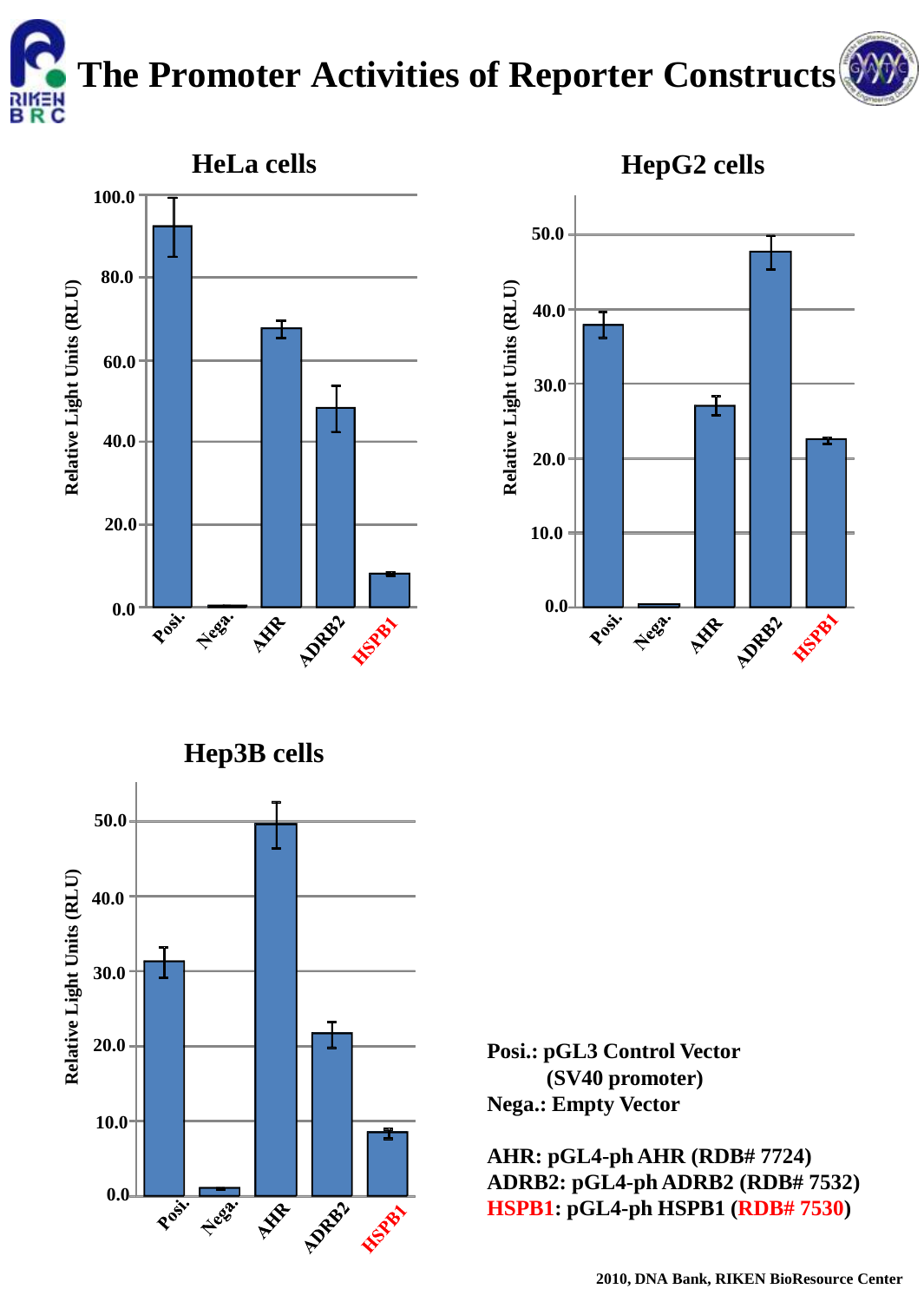

- 228' CATTATCATC TCTANTTTTC CAGATGGGGA AACTGAGGCA CAAAGAATCT AACTTGCACA 238" CATTATCATC TCTA-TTTTC CAGATGGGGA AACTGAGGCA CAAAGAATCT AACTTGCACA
- 168' TCATATTTGC TGTCCCTTGC TGANCTTACA CATCTTTATG CAATGCATGA CTGTTACCAT 179" TCATATTTGC TGTCCCTTGC TGA-CTTACA CATCTTTATG CAATGCATGA CTGTTACCAT
- 108' TAAGATTACA GATGTCAGCC ACTGCACCCA GCNCAGTAAT ATAATTTTAT GGGACCACCT 120" TAAGATTACA GATGTCAGCC ACTGCACCCA GC-CAGTAAT ATAATTTTAT GGGACCACCT
- 48' CAGGCTTGTT CCAGCCTTCT GGCTTCAAGT AATCCTCCCA CNATCAGCCT CCCAAAGTGC 61" CAGGCTTGTT CCAGCCTTCT GGCTTCAAGT AATCCTCCCA C-ATCAGCCT CCCAAAGTGC
- $1'$ GGCCTAA CTGGCCGGTA CCTGAGCTCG CTAGCCTCGA GGATGTTGCC 1" CCGAACTTTC TCTGGCCTAA CTGGCCGGTA CCTGAGCTCG CTAGCCTCGA GGATGTTGCC
- $[97.044\% / 812$  bp]  $INT/OPT$ . Score  $:\,\,<\,$  $394/2925$

:  $R$ DB7530F  $f$ asta

 $: 810$ 

- Unit Size to Compare  $= 1$ Pick up Location  $= 1$
- 
- 
- 
- 
- 
- 
- 
- 2nd Nucleotide Sequence
- Sequence Size

File Name

Sequence Size

- File Name : Reference Seq. GNU  $: 5756$
- 1st Nucleotide Sequence
- Date: 2009.10.29
- [ GENETYX : Nucleotide Sequence Homology Data ]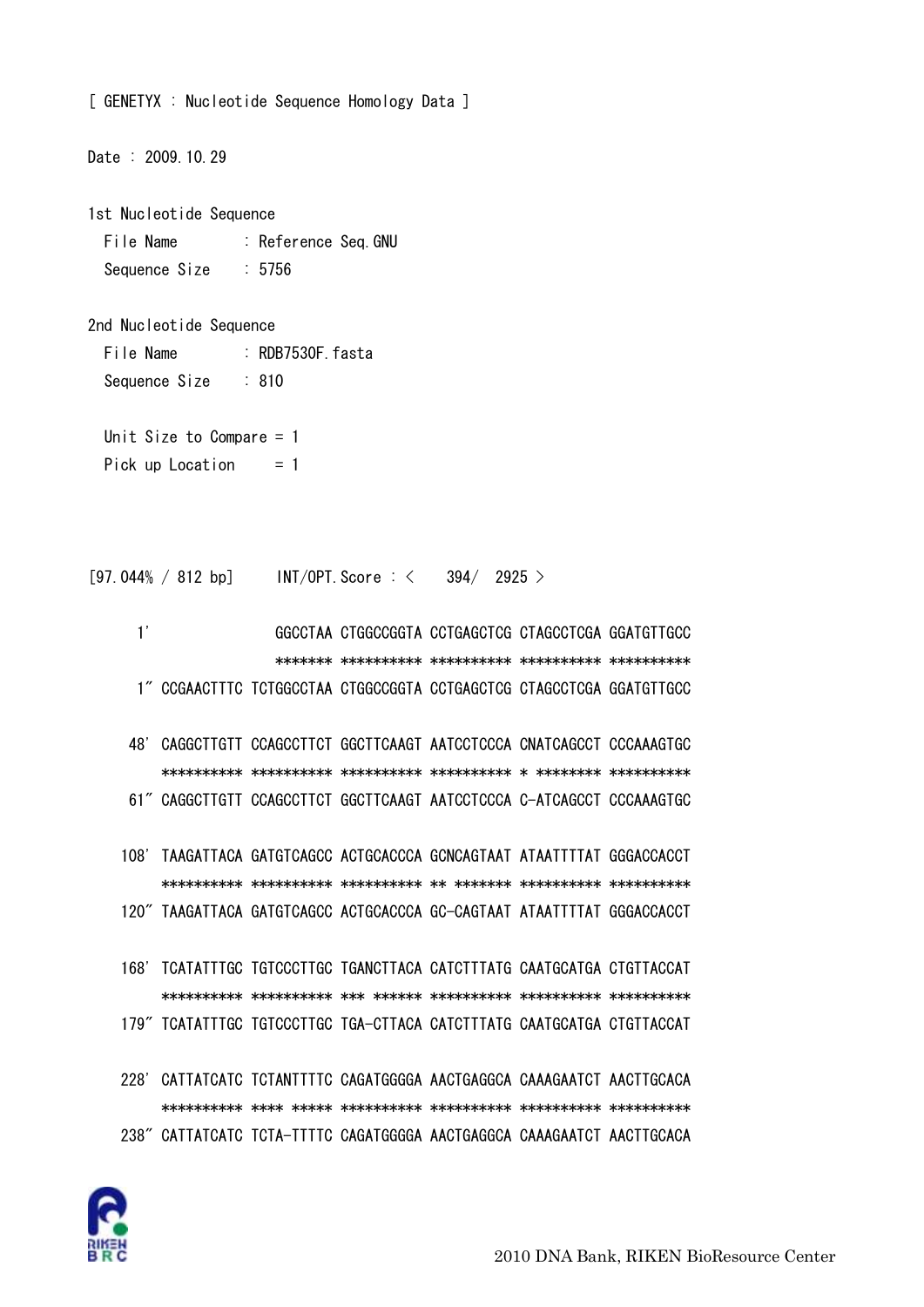

768' AGCCCAGGCT GAAGTGCAGT GGTGCAATCC AGCTCNACCA CAGCCTCTAC TCACCGGGGT 

767" AGCCCAGGCT GAAG-GCAGT -GTGCAAT-C AGCT--ACCA AAGCCCTTT

- 708' CITTATTTTI GTATTTGTAT TTATTCATTT ACTTATTTTG AGACNAGGGT TTTGCTCTGT 709" CITTATTTTI GTATTTGTAT TTATTCATTT ACTTATTTTG AGAC-AGGG- TTTGCTCTGT
- 651" CT-CGGTCTC CCAAAGTGCT GGGATTACAG GCGTGAGCCA CCACGCCCAG CCC-AGACTG

648' CTNCGGTCTC CCAAAGTGCT GGGATTACAG GCGTGAGCCA CCACGCCCAG CCCNAGACTG

592" GGGTTTCACC A-TGTTGGCC AGGCTGGTCT CAAACTCCTG ACCTCTGGTG ATCCTCCCAC

588' GGGTTTCACC ANTGTTGGCC AGGCTGGTCT CAAACTCCTG ACCTCTGGTG ATCCTCCCAC

- 528' CTGCGATTAC AGGCGCCCGC NCACCACACC CAGCTAATTT TTGTATTTTT AGTAGAGATG 533" CTGCGATTAC AGGCGCCCGC -CACCACACC CAGCTAATTT TTGTATTTTT AGTAGAGATG
- 468' TCACTGCAAC CTCTGCCTTC TGGGTTCAAN GCAATTCTCC TGCCTCAGCC TCCCCAGCAG 474" TCACTGCAAC CTCTGCCTTC TGGGTTCAA- GCAATTCTCC TGCCTCAGCC TCCCCAGCAG
- 408' TITTTGAGAT GGAGTCTCAC TCTGTCACCC AGGCTGGANG TACAGTGGTG AGATCTCGGC 415" TTTTTGAGAT GGAGTCTCAC TCTGTCACCC AGGCTGGA-G TACAGTGGTG AGATCTCGGC
- 348' CCACACGCCT AACAACCACA CCAGATTACT AGATTGCTTT TTTCTTTNTT TCTTTTTTTT \*\*\*\*\*\*\*\* 355" CCACACGCCT AACAACCACA CCAGATTACT AGATTGCTTT TTTCTTTTTT CTTTTTTTTT
- 288' AGTTCNATCT GCTTAGTGAT GGAACAAAGA TGTGAATTCA GGCAGTCTGG CTTCAANAGT 297" AGTTC-ATCT GCTTAGTGAT GGAAGAAAGA TGTGAATTCA GGCAGTCTGG CTTCAA-AGT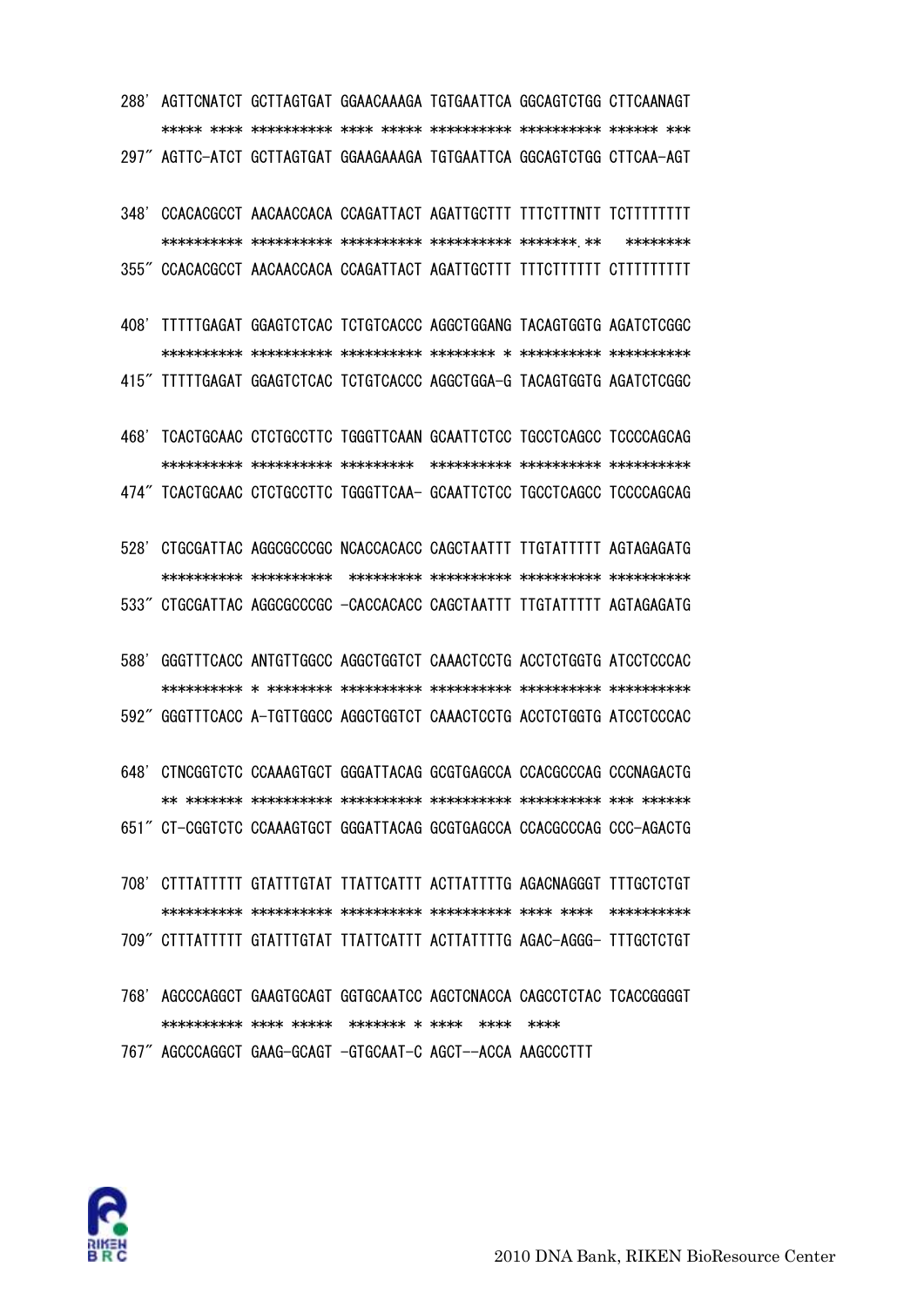```
1st Nucleotide Sequence
 File Name
              : Reference Seq.GNU
 Sequence Size
              \therefore 5756
2nd Nucleotide Sequence
 File Name
              : RDB7530R. fasta (Complementary)
 Sequence Size
              \therefore 790
 Unit Size to Compare = 1Pick up Location
                 = 1[97.506% / 802 bp] INT/OPT. Score: \langle 461/2954 \rangle781' GTGCAGTGGT GCAATCCAGC TCNACCACAG CCTCTACTCA CCGGGGTTCA AAGGATCCTC
                                                  ** *******
    1''TC AANGATCCTC
   841' CTGCTTCAGC CTCNTGGAGT AGCTGGGGCC ACAGGCATGC ACCACCATGC CCAGCTAATT
       13" CTGCTTCAGC TTTCT-GAGT AGCTGGGCCC ACAGGCATGC ACCACCATGC CCAGCTAAAT
   901' TITANAATAT TITTTGGTAG AAGTAGGGTC TCACTATGTT GCCCAGACTG GTCTCNAAAC
       72" TITA-AATAT TITTIGGTAG AAGTAGGGTC TCACTATGTT GCCCAGACTG GTCTC-AAAC
   961' TCCTAGCCTC AAGGGACCCT TCTGCCTTGG CCTCCCAAAG TGCTGANGAT TACAGGCATG
       130" TCCTAGCCTC AAGGGACCCT TCTGCCTTGG CCTCCCAAAG TGCTGA-GAT TACAGGCATG
  1021' AGCCATGCAC CCAGCCCCTT TTTAAAATTT TTTTGAGNAG ACAAGACTTT GATCTGTTGC
       189" AGCCATGCAC CCAGCCCCTT TTTAAAATTT TTTTGAG-AG ACAAGACTTT GATCTGTTGC
  1081' CTAGGCTGGA GTGCAGTGGT GAGATCATNA GCTCACTGCA GCCTCAACTC CTGGGCTCAA
       248" CTAGGCTGGA GTGCAGTGGT GAGATCAT-A GCTCACTGCA GCCTCAACTC CTGGGCTCAA
```